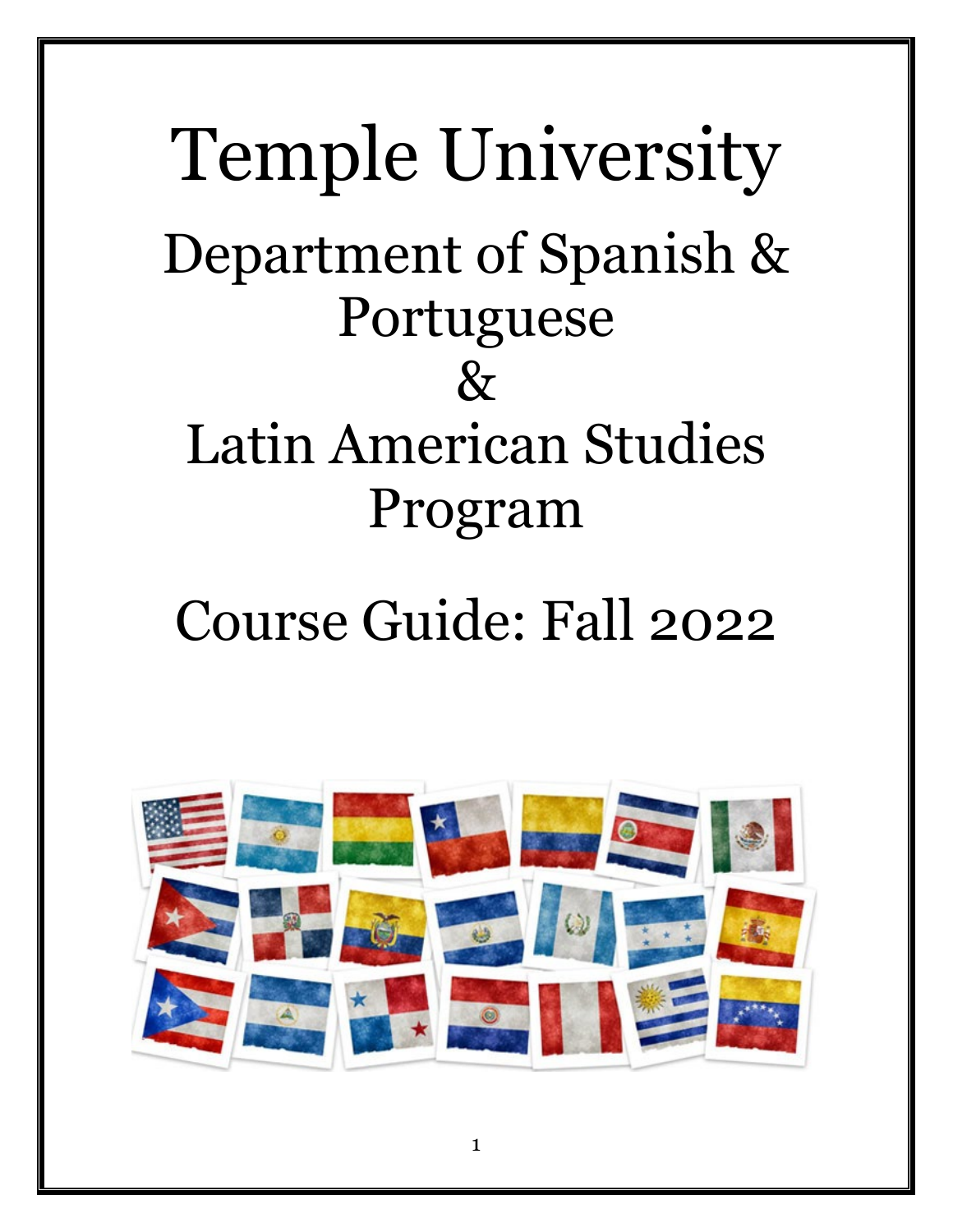# Table of Contents

| Gen-Ed Courses3                   |
|-----------------------------------|
|                                   |
| Lower-level Spanish Courses6      |
|                                   |
| 3000-level Spanish Courses9       |
| 4000-level Spanish Courses13      |
| Latin American Studies Courses15  |
| Major, Minor & Certificate Info17 |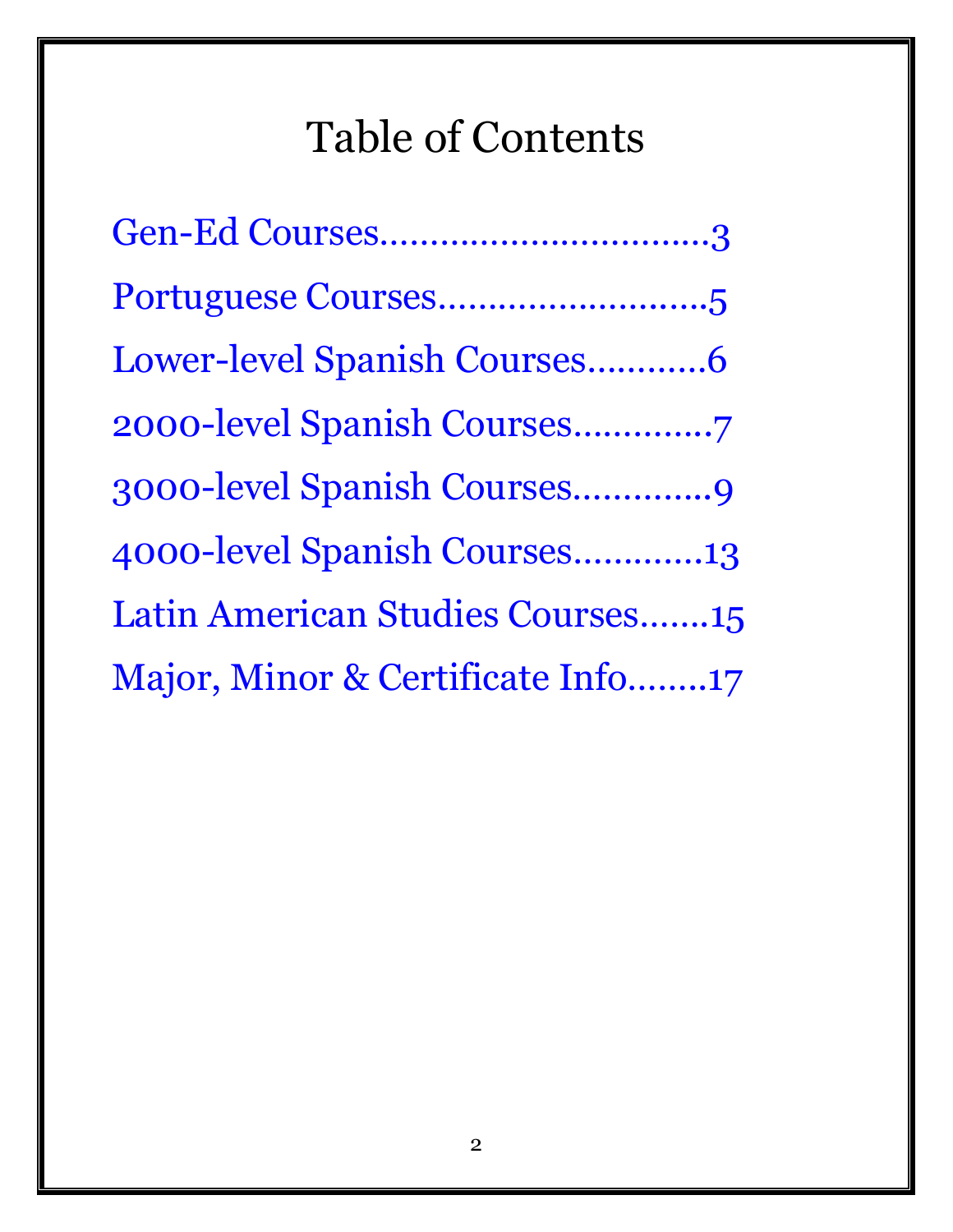## **Gen-Ed Courses**

#### <span id="page-2-0"></span>**Language in Society (815):**

Gen Ed Human Behavior  $\overline{a}$ 

The purpose of this course is to use scientific methods to challenge common myths and beliefs about language and to help students gain a better understanding of language as human behavior. In this course students will: (1) expand their knowledge of the diversity of world languages and of language structure, (2) examine attitudes toward language, (3) develop appreciation of language variation in the context of society, (4) examine aspects of child language development in the family and in the community, (5) develop awareness of bilingual communities and multilingual nations, (6) and develop the ability to analyze, interpret, and collect language data representing a variety of approaches and methodologies.

#### **Bilingual Communities (826):**

*Online - Asynchronous*

Gen Ed Human Behavior

This course addresses issues involving language varieties, language rights and human behavior within bilingual and multilingual communities and nations. The course the complex relationship between power and solidarity in communities where two or more languages or varieties are spoken. In class, students will learn about bilingual communities throughout the world, and in a culminating project they will focus on a community of their choice, reinforcing the course themes and analyzing the issues the community faces.

#### **Immigration & the American Dream (831)**

Gen Ed Diversity & Race

Historically, the United States embodied a second chance for immigrants. From the Statue of Liberty to the cultural enclaves in major metropolitan cities, the nation celebrates its diversity. However, immigration controversies are not unique to the 21st century. Using both a historical and sociological framework, this course will take an indepth look into the immigrant experience, emphasizing immigration from Latin America, as expressed through the immigrants' own voices in literature and film. Topics explored include: assimilation, hybridization and biculturalism; the politics of language; exploitation and the American Dream; gender, discrimination and stereotyping.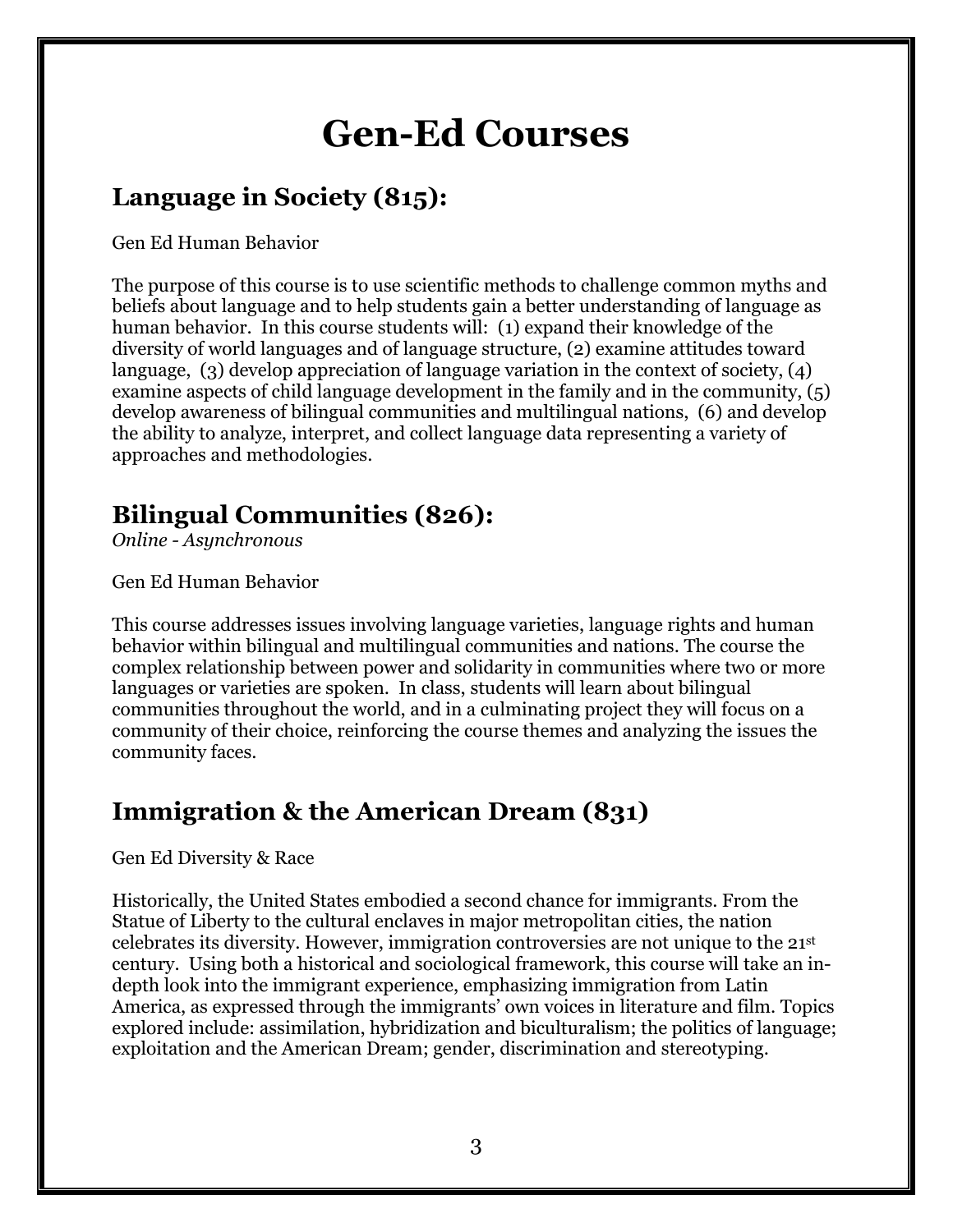#### **Eating Cultures (837)**

Gen Ed Human Behavior  $\overline{a}$ 

Using literature, food studies, visual media, and advertisements, we will examine how foodways structure individual and communal identities, as well as relations among individuals and communities around the globe. Our focus on this most basic of needs will allow us to analyze how food conveys and limits self-expression and creates relationships as well as delimits boundaries between individuals and groups. Materials will be drawn from a wide range of disciplines including, but not limited to, literary and gender studies, psychology, anthropology, history, sociology, politics and economics. In this course, students will conduct field studies, creative writing, and a research project.

#### **World Society in Literature & Film (868)**

Gen Ed Global/World Society

This course explores how different aspects of society in Latin America and Spain are reflected through literature and film. Through an interdisciplinary lens, students will examine topics such as politics, migration, labor conditions, gender, and social commentary as literature and film represent them. The discussions, writings, and viewing-based tasks will provide students with the context and tools to make connections and think and write critically.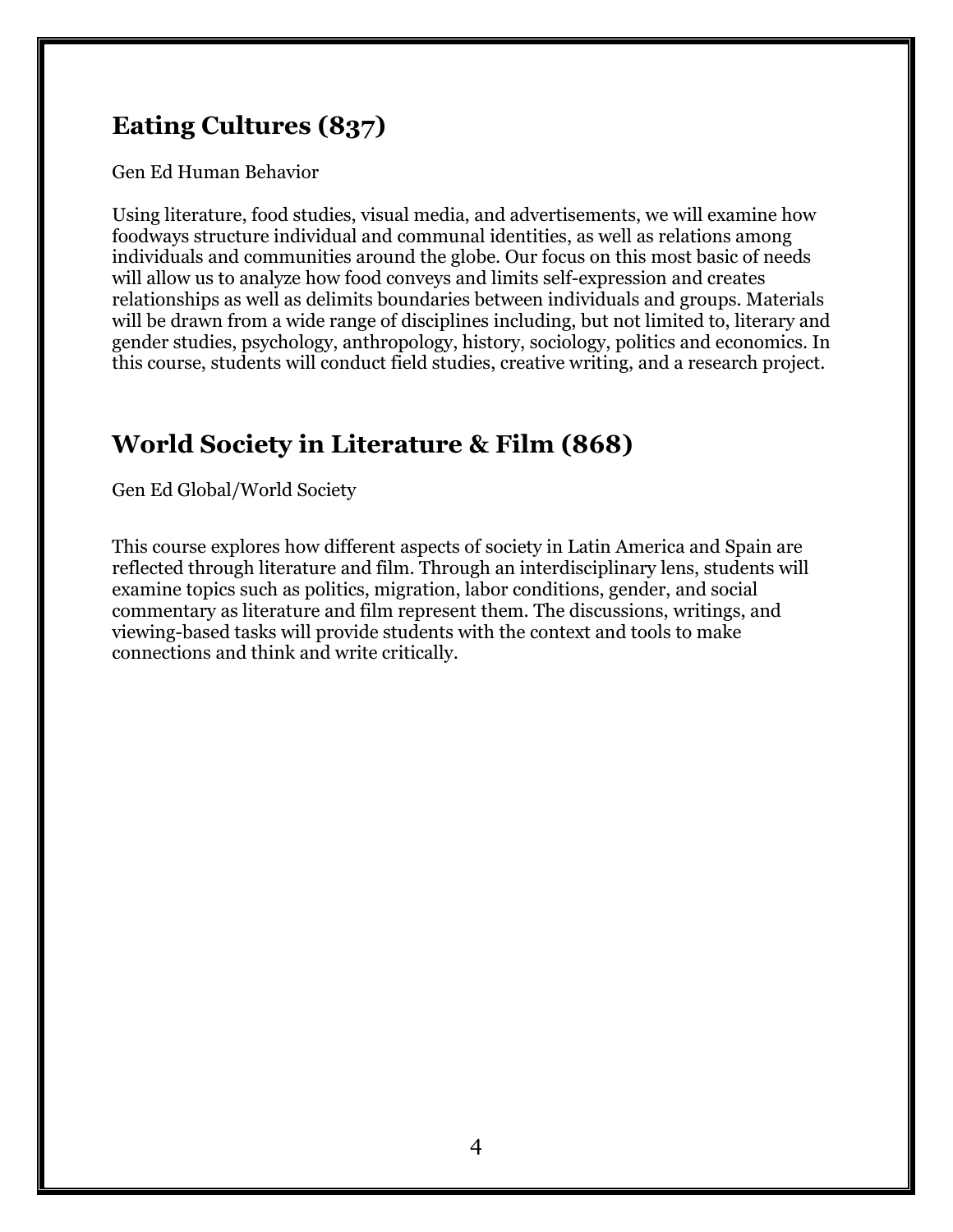## **Portuguese Courses**

### <span id="page-4-0"></span>**Portuguese (1001)**

Basic Portuguese I (4 credit course) is an introductory Portuguese course designed to immerse students in the Portuguese language. The course will develop fundamental skills for speaking, listening, reading, and writing as well as introduce students to the richness and diversity of Luso-Brazilian cultures. It combines three weekly hours of class with an hour of asynchronous engagement with the language and culture. Learning Portuguese opens doors to culture, business, sciences, ecology and travel in Portugal, Brazil, Africa and Asia.

#### **Portuguese Composition and Conversation (2001)**

This course will aim at enhancing proficiency in Portuguese and learning about the culture of the Portuguese-speaking world. The course devotes time to reading comprehension and oral expression, but the main thrust of the course is written expression using appropriate Portuguese grammar. Class time will be devoted to conversation in Portuguese and to the development of written skills.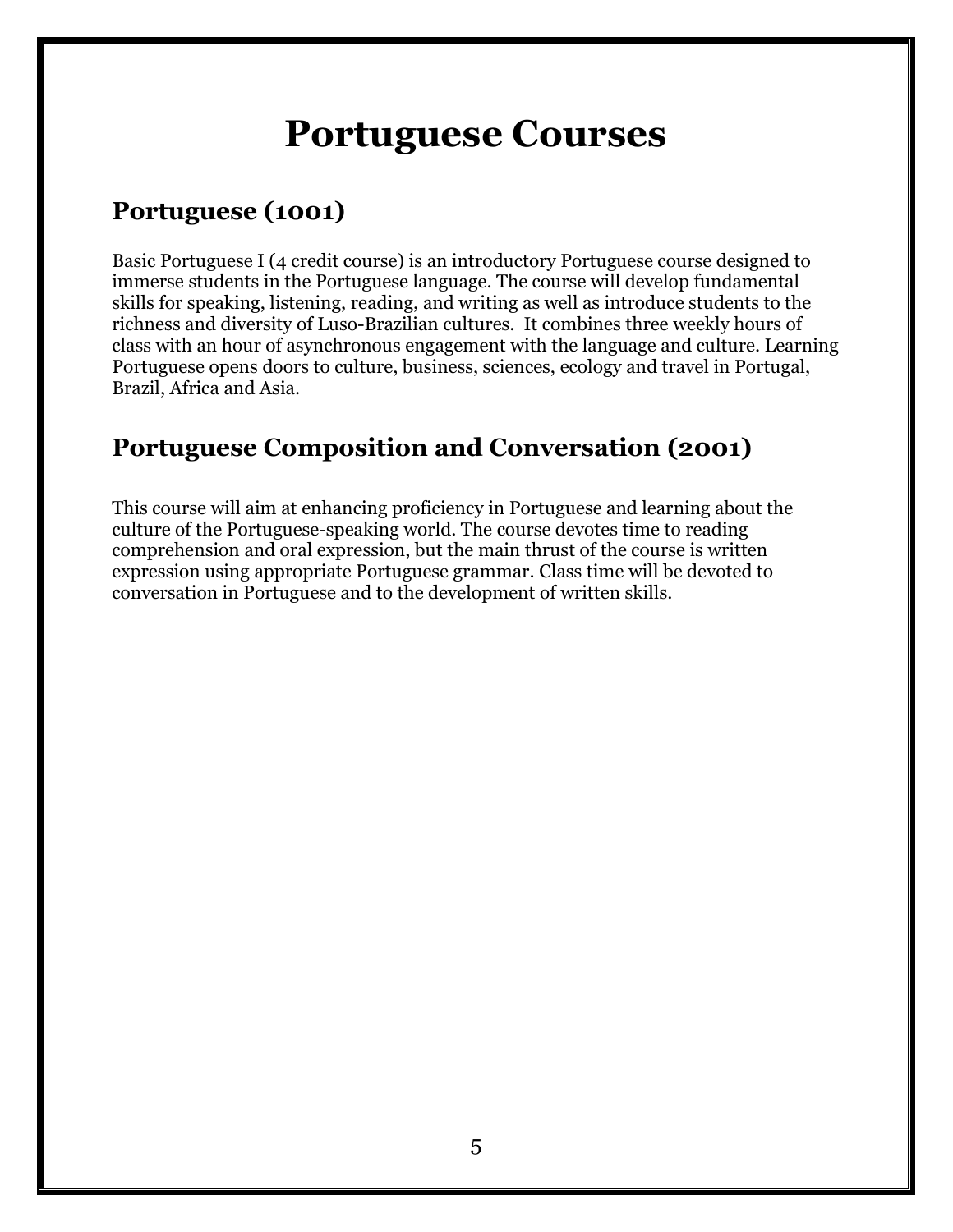# **Spanish Courses**

### <span id="page-5-0"></span>**Basic Spanish I (1001)**

Basic I, Spanish 1001 (4 credit hours) is an introductory course for students with little or no previous experience with Spanish. In Spanish 1001, you will develop your speaking, listening, reading, and writing skills as well as study the richness and diversity of Spanish-speaking cultures. In this first semester, you will see how learning another language can be incredibly beneficial for many different aspects of your life. By the end of the course you will be able to ask simple questions and understand the answers.

#### **Basic Spanish II (1002)**

Basic II, Spanish 1002 (4 credit hours) continues to develop your language skills. The abilities and knowledge acquired in Spanish 1002 will enable students to interact with Spanish-speakers in the U.S. and abroad. Class time is focused on oral communication and listening skills. A multi-media platform individualizes student learning through supplemental classwork honing grammar, reading, and writing.

*Prerequisite*: Spanish 1001 or appropriate score on placement test

### **Intermediate Spanish (1003)**

Intermediate Spanish (3 credit hours) advances students from simple questions and answers to the ability to share personal opinions and express their personality. As students acquire vocabulary and greater ease with grammatical structures, they are able to engage in different kinds of real-world connections: expressing needs, helping others, and communicating with friends.

*Prerequisite*: Spanish 1002 or appropriate score on placement test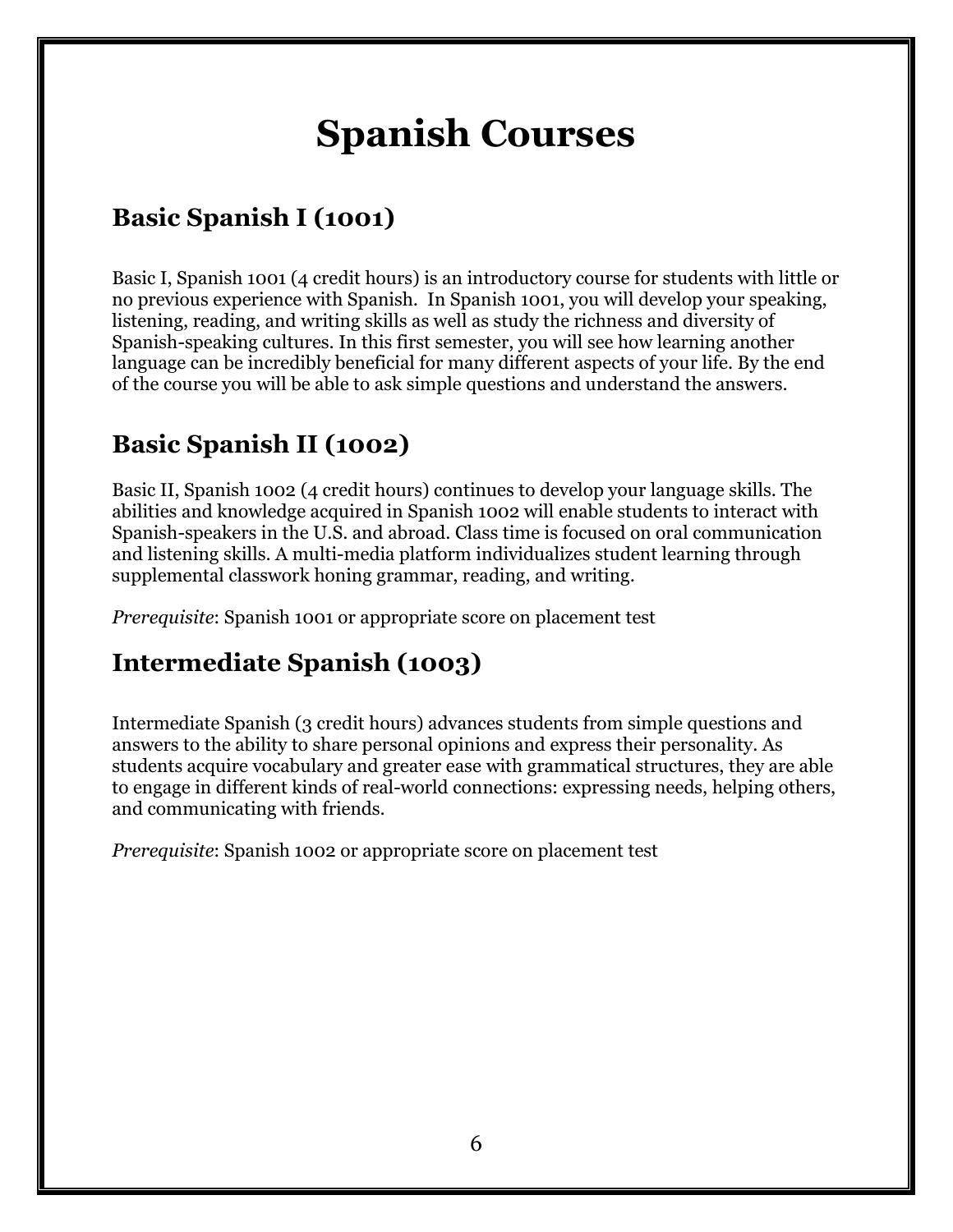## **2000 Level Courses**

#### <span id="page-6-0"></span>**Conversational Review (2001)**

Spanish 2001 stresses oral skills and reviews grammar in order to improve oral accuracy. Students will debate, argue, and defend opinions while exploring different regions in the Spanish-speaking world. Every class period and thematic unit is driven by student interaction. Themes touched on include: stereotypes in the media, immigration (past and present), heritage, identity, and cultural practices. By the end of the class, students are able to converse on a variety of topics, even unfamiliar topics, due to their increased fluency and ability to communicate their ideas.

*Prerequisite:* SPAN 1003 or appropriate score on placement test

#### **Hispanic Readings (2002)**

Spanish 2002 is primarily devoted to reading, comprehension and interpretation of texts in Spanish. Students will read short texts, developing oral and critical thinking skills as they interpret the texts and share their interpretations with their classmates. Through the readings, students will develop an understanding of the historical or social contexts of the text, advancing their knowledge of the Spanish-speaking world. The students' final project, an original short story, highlights their Spanish skills as well as their new understanding of the basic components of a short story.

*Prerequisite:* SPAN 1003 or appropriate score on placement test

#### **Catalan Language for Spanish Speakers (**2201)

*Online - Synchronous* Instructor: Montserrat Piera

Spanish 2201 is devoted to the study of Catalan, the language spoken in the Northeast region of Spain, the Balearic Islands, and the principality of Andorra. The course introduces students to the vocabulary, grammar and language usage of Catalan with the purpose of developing communicative skills. Moreover, students learn about the richness and diversity of Catalan culture. Open to all students regardless of their level of Spanish. Although some background in Spanish is useful, it is not a must. Students enrolled in the course will be eligible for short Summer Language Stays in Catalanspeaking areas (Barcelona, Andorra o Mallorca) in the summer of 2023. This 3-credit course counts towards a Spanish major or minor.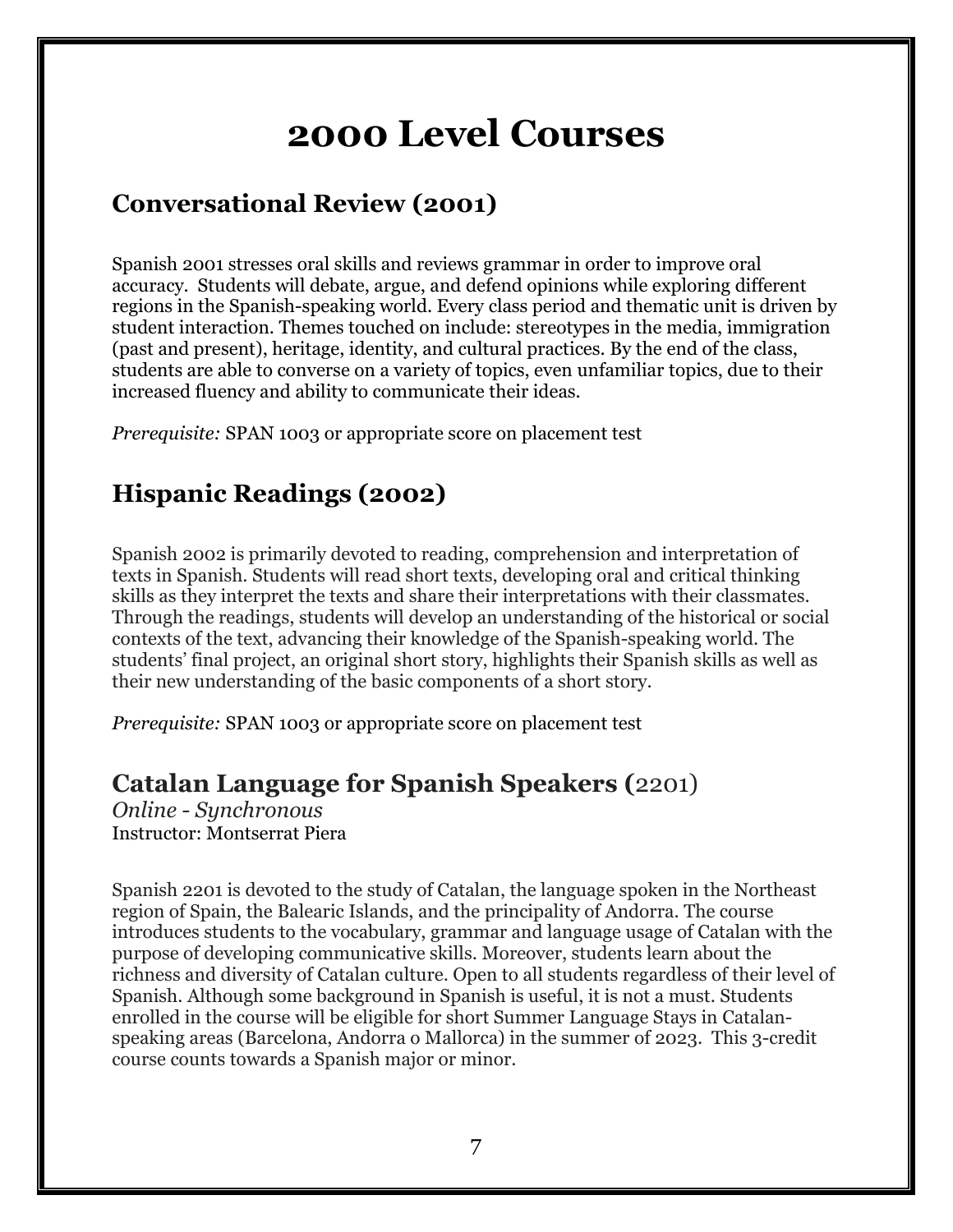#### **Composition (2096)**

Through multiple styles of writing, analytic, narrative, descriptive, investigative, this writing-intensive course hones writing and critical thinking skills. Students not only improve the precision of their Spanish skills, they also become clearer communicators in the written word. An essential part of clear communication is an accurate and sophisticated application of complex grammatical structures. Students will learn, practice, and incorporate these structures in their writing. By the end of this course, students will be prepared for the content-focused courses of the 3000 level courses.

*Prerequisite:* SPAN 2001 or SPAN 2002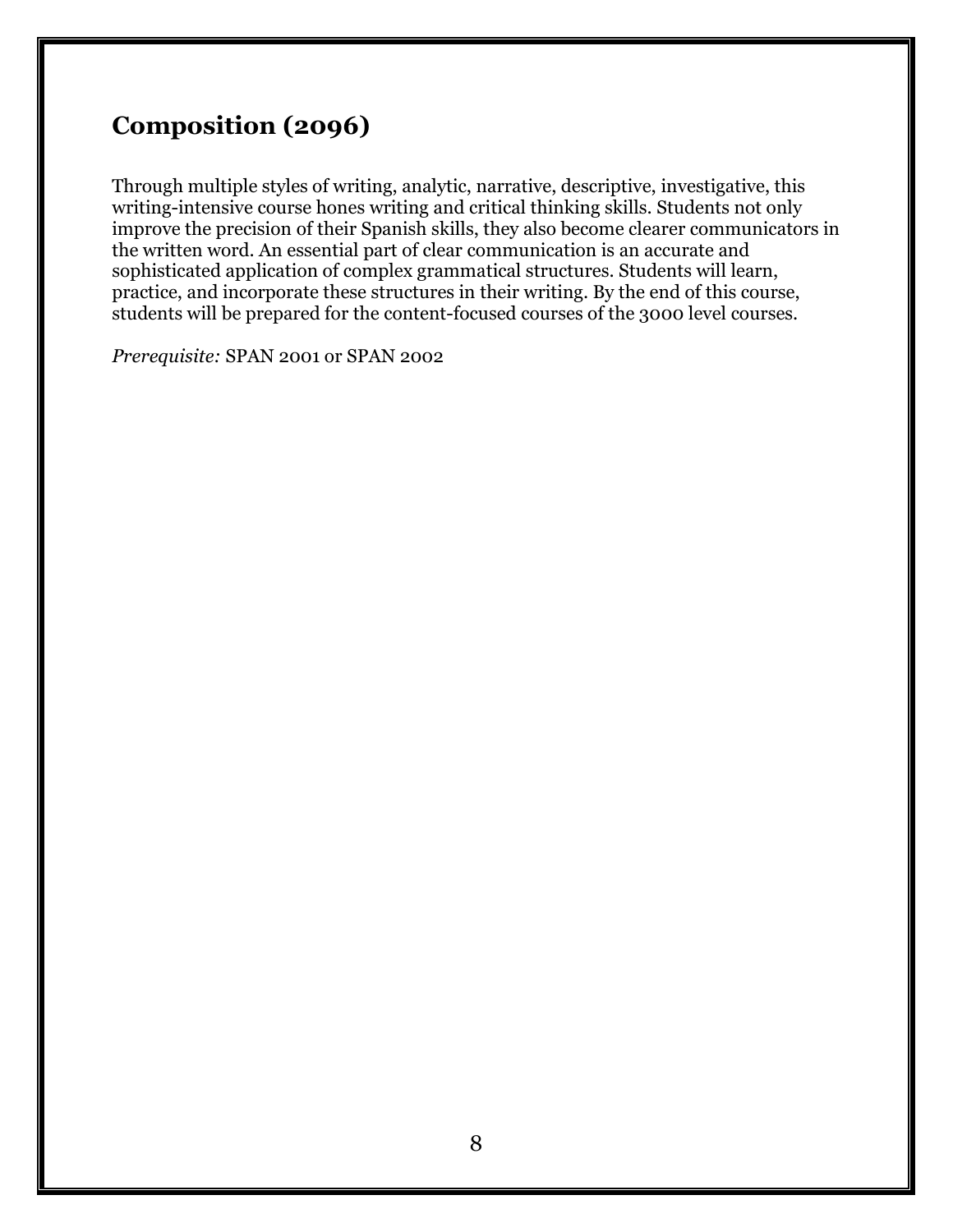## **3000 Level Courses**

#### **Advanced Composition & Conversation (3001)**

Spanish 3001 is a conversation and composition/grammar course that continues the development of conversation and writing skills. Special attention is given to advanced areas of Spanish grammar appropriate for oral argumentation and expository writing and also to distinctions between formal and informal usage. Reading literary and journalistic passages will enhance the range of vocabulary and the topics to be explored. Class time will be devoted to discussion, correction, clarification and oral practice. Complement the oral practice, writing process techniques, such as editing (both self and peer) will also be a course component.

*Prerequisite:* SPAN 2096

#### **Hispanic Readings II (3002): The Graphic Novel**

Instructor: Fernando Fonseca Pacheco

This class will study the production of Latin American graphic novels, which have blossomed since the 1990s. The class will focus on a corpus of novels that represent the themes, tropes, tendencies, aims, and popularity of these texts. In particular, the class will study 5 "genres" that stand out within the increasing production of graphic novels in the region: historic narratives, cyberpunk, noir tradition, literary adaptations and personal accounts. By doing so, the course will analyze how the medium of graphic novels became a locus to present and frame contemporary debates that are at the core of Latin American societies, such as: civil and internal conflicts, re-writing of historical accounts, urban growth and living, race and racialization, and individual formation and identities.

*Prerequisite:* SPAN 2096 / 2098

#### **Advanced Grammar for Communication (3003)**

This course combines an analytical approach to understanding the Spanish language with an emphasis on the use of grammatical structures for communicative purposes. Our goal will be to develop a more explicit and detailed understanding of Spanish grammar that expands upon the students' previous instruction. Seeming contradictions in grammar will be explored in this course. We will analyze grammatical features both in isolation as well as within the context of a text. As the course progresses, students will develop the ability to:

- 1. describe and analyze the structure of Spanish sentences and texts
- 2. identify similarities and differences between Spanish and English grammatical structures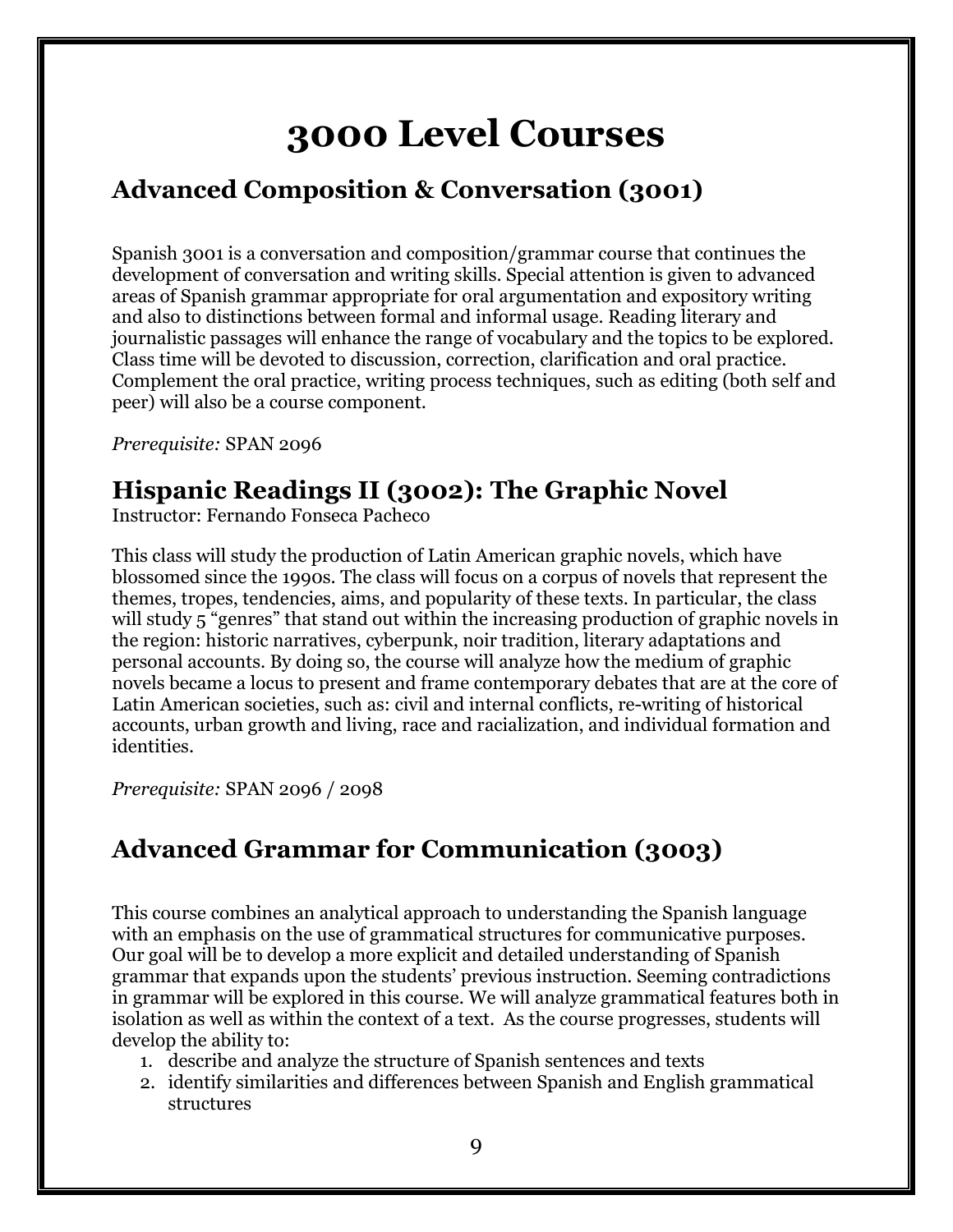- 3. identify the communicative function of grammatical forms
- 4. use increasingly sophisticated grammatical forms correctly for oral and written communication

*Prerequisite*: Span 2096

#### **Advanced Analysis & Writing (3096)**

In our capstone course, 3096, students utilize their language skills and critical thinking skills to engage with key Hispanic texts. Lively discussions of the readings help students to polish the reading, writing, and analytical skills necessary to produce critical essays in Spanish. Class activities consist of collaborative interactions designed to build vocabulary, develop and learn to challenge interpretations. In addition, student writing dramatically improves through process writing and frequent feedback, preparing students for the interdisciplinary academic material in 4000 level courses. A variety of literary genres exposes students to a wide range of themes, honing communication skills critical to liberal arts majors: clear and concise writing, presentations skills, and improved verbal dexterity. As a writing intensive course, students will write increasingly complex essays developing analytical skills that culminate in an investigative essay.

*Prerequisite:* SPAN 2096 and any 3000-level Spanish course

#### **Introduction to the Literature of Spain (3121)**

Instructor: José Manuel Pereiro-Otero

This course introduces students to the study of Spanish literature through works of major literary figures. It covers information about literary currents and genres of narrative and poetry that exemplify them. First it looks at activities for reading and interpreting literature and recognizing major features of each genre studied. These activities include scanning and skimming then reading carefully more than once. It also involves taking notes about impressions, reflections or questions on each selection which will serve as base for the student's literary journey.

*Prerequisite*: SPAN 2096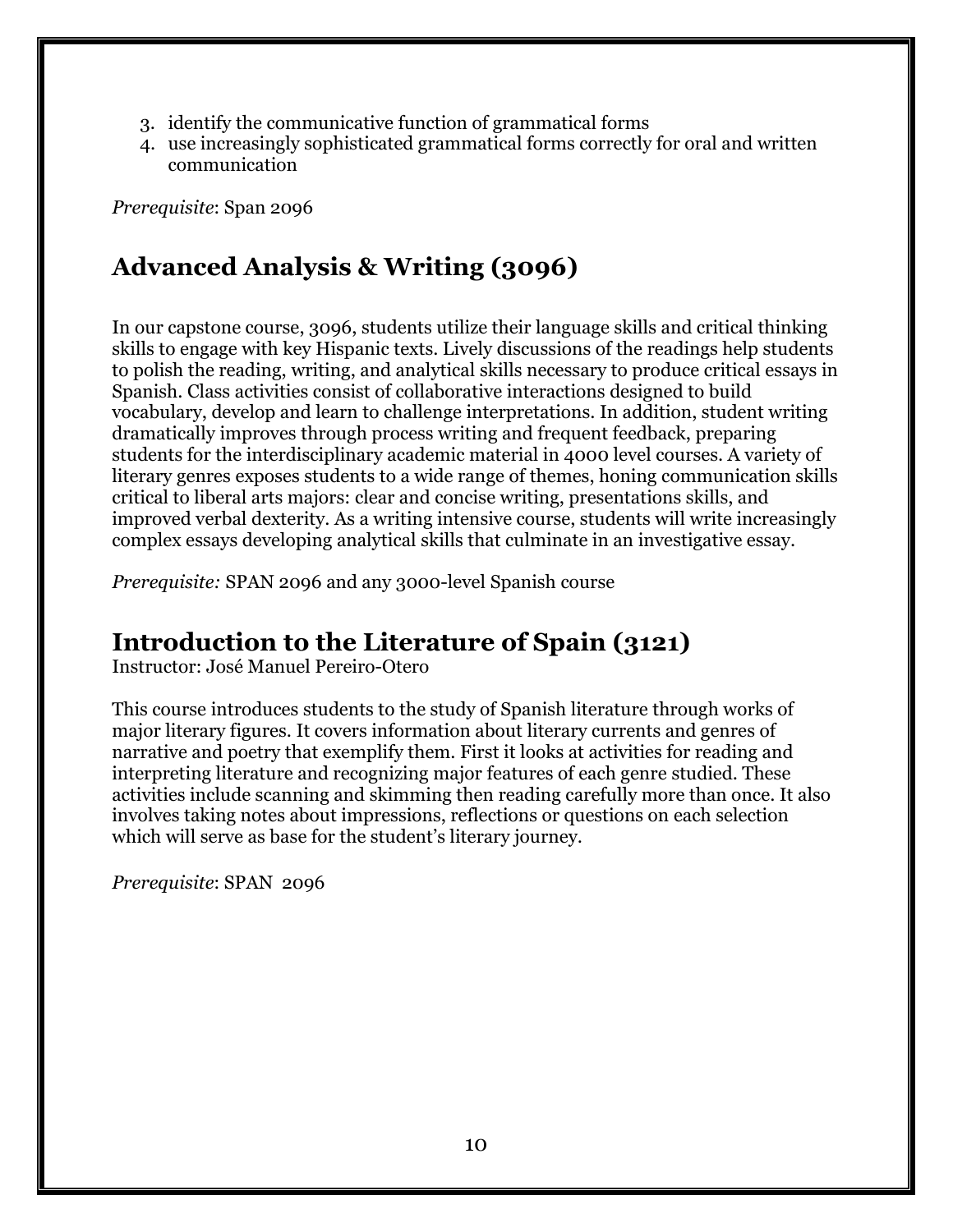#### **Latin America through Film (3204)**

Instructor: Christina Baker



This course takes a broad visual arts approach to include, of course, feature-length films, but also animated works, music videos, performance recordings, and multi-media artistic productions. The course will include examples from throughout the Americas, showcasing aspects of daily life for Latin/x Americans, such as celebrations, a sense of humor, family, as well as important topics like ecological disaster,

dictatorial regimes, and gendered violence. The course will help students develop artistic appreciation and critical analysis of the works studied.

### **The Cultures of Latin America (3241)**

Instructor: Sergio Ramírez-Franco

This course explores the notion of culture through a multi-disciplinary lens, with a particular emphasis on culture as evolving in relation to environmental, political, and social structures. The course will explore culture as relating to customs and identity formation, such as religious practices or indigenous communities. The course will also think more broadly about conceptual cultures such as beauty culture, cultures of silence, and cultures of oppression.

*Prerequisite:* SPAN 2096

## **Translation Skills (3401)**

Translation Skills introduces students to the basic theoretical and practical foundations of Spanish-English translation. Students will translate from Spanish to English as well as English to Spanish, although the former is emphasized. In order to successfully translate, lexicon, or vocabulary, will be stressed so that students can use words correctly in context. Additionally, the class will cover the key grammatical topics that promote clear translations. Translators must also be made aware of their role in intercultural communication; thus the following themes will be addressed: cultural compensation, translation loss and addition, language varieties, and social and tonal register. Course assignments will include practice exercises in written translation of authentic materials, from categories including current events, entertainment, public service announcements, school announcements, cuisine, general political economy, history, and human-interest topics.

*Prerequisite:* SPAN 2096 and SPAN 3001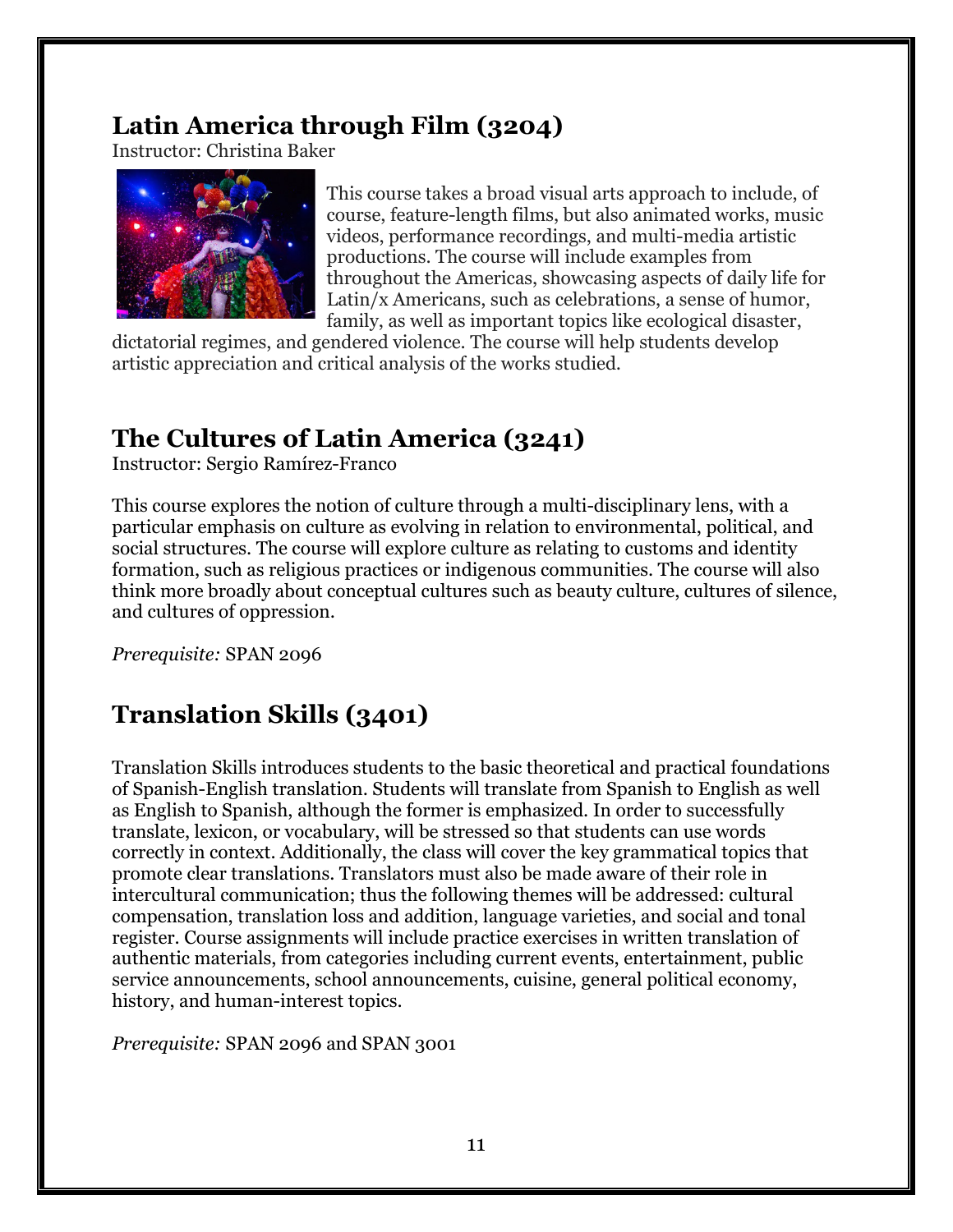#### **Spanish for Business (3501)**

Students will acquire the foundational knowledge of Spanish language and culture used in business interactions across the Spanish-speaking world. Students will write business letters, participate in role-plays, and explore the nuances of doing business in Spanishspeaking countries.

*Prerequisite:* SPAN 1003

#### **Spanish for Health Professions (3601)**

Students will acquire the foundational knowledge of the language and cultural practices pertinent to interactions in a healthcare context. Intensive study of medical vocabulary, participation in role-plays, and readings of cultural norms in medical contexts will prepare students for basic interactions with Spanish-speakers in a variety of healthcare situations.

*Prerequisite:* SPAN 1003

### **Medical Spanish (3602)**

This course is designed to deepen knowledge and competency in Spanish for communication in a variety of health care professions. In Spanish 3602 students use their intermediate Spanish for a specific purpose: providing health services to a Spanish speaker.

Course content covers cultural competency, health literacy, communication skills, Spanish vocabulary and expressions for anatomy, systems, diseases and health-related concerns, medical tests, nutrition, and in-depth discussions of a selection of healthrelated situations.

*Prerequisite:* SPAN 2096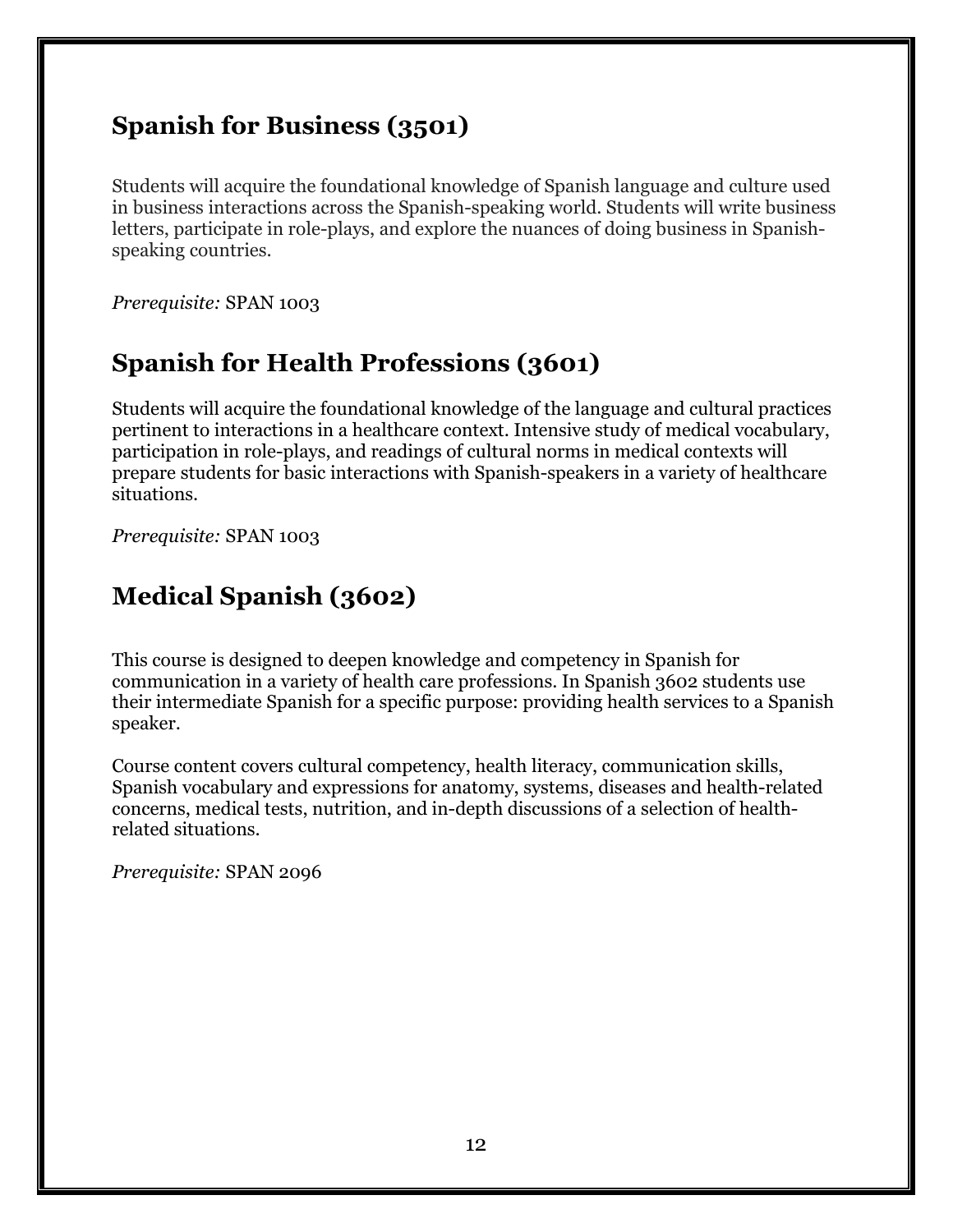## **4000 Level Courses**

#### <span id="page-12-0"></span>**Hispanic Modernism (4128)**

Instructor: José Manuel Pereiro-Otero

Despite their common etymology, their close ties to modernity, and their foundational character for other key contemporary terms such as *postmodernismo/postmodernism*, there are significant differences between *modernismo* and *modernism*. From a chronological and historical perspective, *modernismo* as an artistic idea may be traced back to 19th-century fin-de-siècle, while *modernism* seems to be a notion especially relevant to 20th-century avant-garde. In terms of their respective artistic proposals, both ideas maintain a peculiar relation with other contemporaneous *isms* such as impressionism, cubism, futurism, dadaism, surrealism, and, within the Hispanic world, *ultraismo* and *creacionismo.* By tracing the transatlantic and transnational nature of these concepts through different artistic expressions and, particularly, literature (i.e., Casal, Gutiérrez Nájera, Jiménez, Machado, Martí, Unamuno, and/or Valle-Inclán), students will be able to learn about the complexities of the vocabulary used to describe the art produced during these decades. Additionally, students will increase their appreciation and understanding of modern creativity while experiencing one of the most exciting and revolutionary periods in art's history.

*Prerequisite:* SPAN 3096

#### **National Literatures of Latin America (4146)**

Instructor: Sergio Ramírez-Franco

What is the literary representation of a nation? This course focuses on concepts and images utilized for the representation of the nation in Peruvian literature, from the foundation of the nation to the contemporary post-national period. Some of the issues presented for discussion are the construction and symbolic representation of national identity, the concept of the national, the motherland and related notions, the definition of citizenry and the framework of modernity in which the nation is built and developed. Students will be introduced to a variety of literary genres (prose fiction, essays, etc.) in which the formation of the nation and the process of national development are represented. Some of the problems to be analyzed in class are the contrast between European models and alternative paradigms of modernity, the tensions between the local and the global, the importance of traditions of diverse cultural and ethnic origins, and the impact of miscegenation in the construction of national identities.

*Prerequisite:* SPAN 3096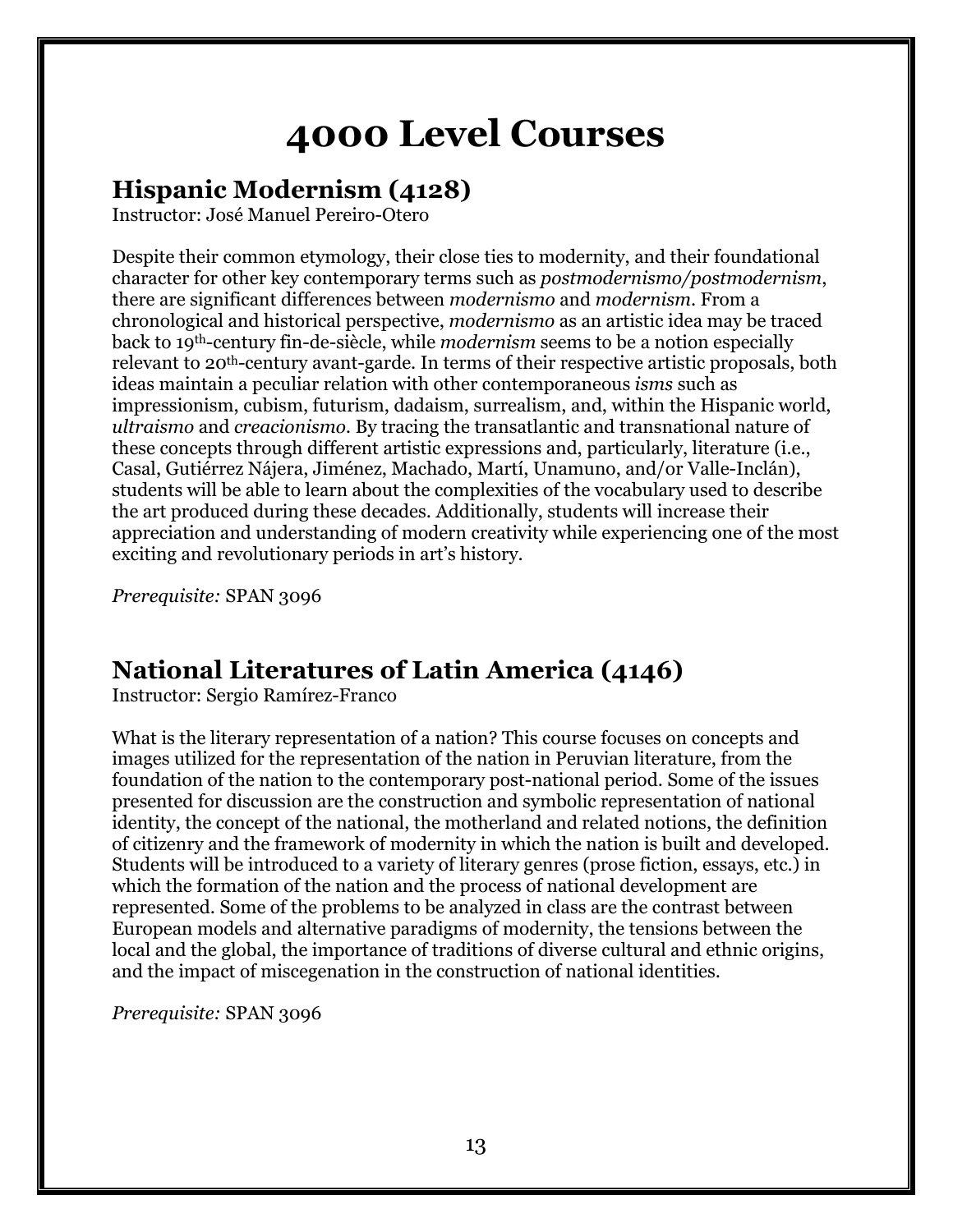#### **Language and Gender (4307)**

Instructor: Augusto Lorenzino

This course will examine the ways language, sex and gender intersect, and how linguistic practices shape our gender identity. The course will evaluate theoretical approaches, analytical perspectives, and empirical evidence from sociolinguistics related to the following questions: Do men and women talk differently? Are these differences universal or variable across cultures and societies? How does gender affect language and how it is affected by language? How is language used to construct ourselves as men and women, gay, straight, or transgendered? How is language used to accomplish femininity and masculinity? What impact does gendered language have on social and power relationships? The course will cover the following topics: biological sex and social gender; the different social roles of genders and how these are manifested in language structure and language practices (such as discourse and conversation strategies); the theories that have been put forward to explain these linguistic differences; linguistic stereotypes about gender; sexism and gender bias in language; language inclusivity; sexual orientation and language

#### **Introduction to Spanish Linguistics (4302)**

Instructor: Augusto Lorenzino

This course is a general introduction to the discipline of linguistics with focus on the formal and descriptive analysis of the Spanish language. It surveys key areas of the field of Spanish Linguistics, including Phonology and Phonetics (sound system), Morphology (word formation), Syntax (phrase and sentence structure) and Semantics (word and phrase meaning). No background or previous knowledge of linguistics is required.

*Prerequisite: SPAN 3003 and 3096* 

#### **Internship (4885)**

Instructor: Joshua Pongan

<span id="page-13-0"></span>Take your Spanish out of the classroom and into the vibrant Hispanic communities of Philadelphia while gaining practical and professional experience in a work environment! This course gives you the opportunity to develop your Spanish language skills, increase your cultural knowledge, and cultivate professional experience. You will work with the Spanish Department to find a placement that will help you meet both your linguistic and career goals. The classroom component will enhance learning in several ways. It will include readings and discussions relative to the students' experiences, it will aid in synthesizing their past education with their current reality, and it will allow students to reflect concurrently on their experiences through discussions, journals and one-on-one meetings with their instructor. Additionally, each student will spend at least 15 hours a week in his or her selected sites. The total internship time will total 100 hours, spread out in a way that works into students' schedules. *Prerequisite*: Span 2096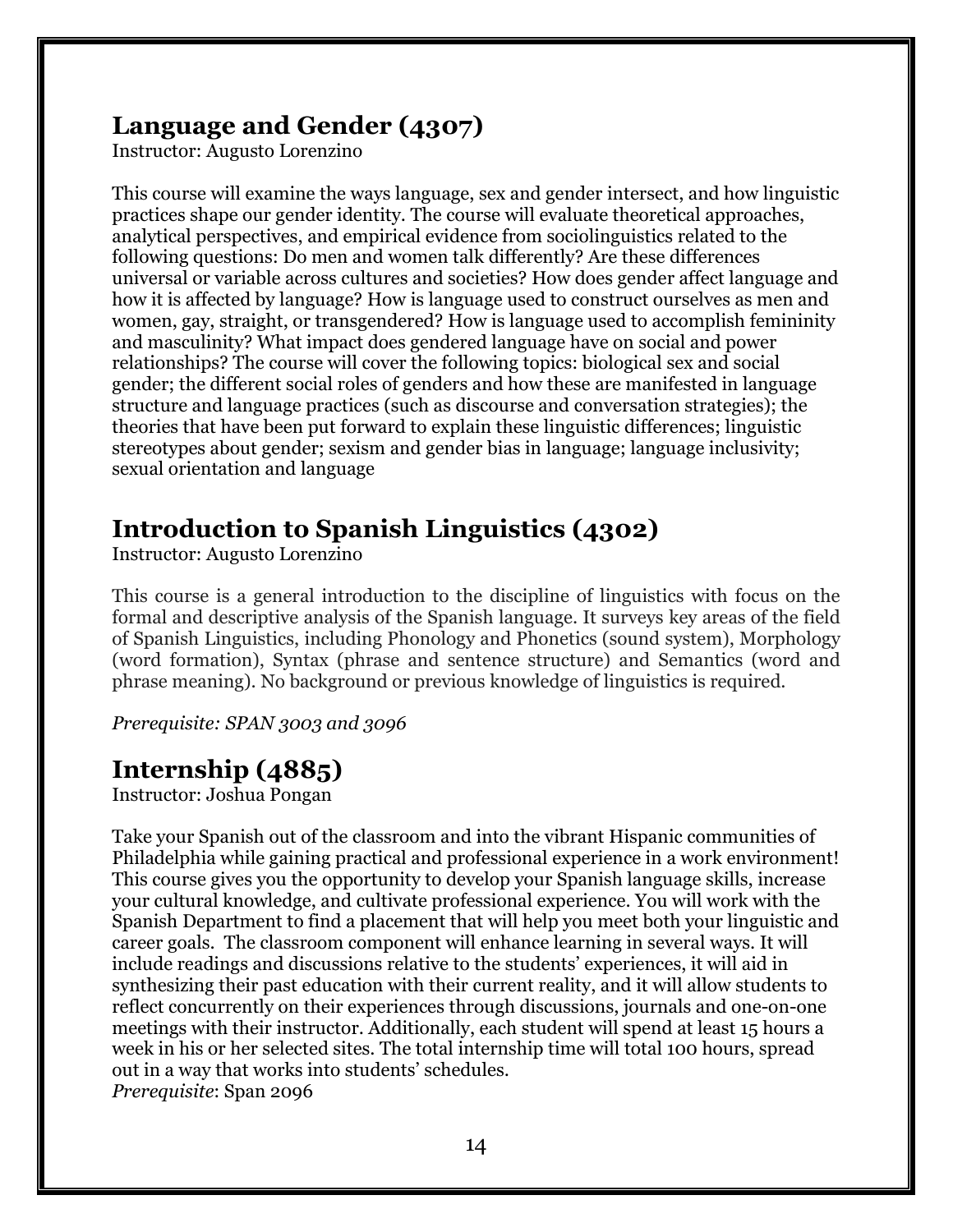## **Latin American Studies (LAS)**

#### **Race & Poverty in the Americas (833):**

Gen Ed Diversity & Race

The transatlantic slave trade was one of the most brutal and momentous experiences in human history. Attitudes toward Latino, Caribbean, African, and Asian immigrants in the United States today can only be fully understood in the contexts of slavery and the "structural racism," "symbolic violence" (not to mention outright physical violence), and social inequalities that slavery has spawned throughout the region. Although focusing primarily on the United States, we will also study the present entanglements of poverty and race in Brazil, Haiti, and other selected nations of "The New World," placing the U.S. (and Philadelphia in particular) experience in this historical context. NOTE: This course fulfills the Race & Diversity (GD) requirement for students under GenEd and Studies in Race (RS) for students under Core. Students cannot receive credit for this course if they have successfully completed any of the following: ANTH 0833, LAS 0933, REL 0833/0933, or SOC 0833.

#### **Honors World Society in Literature & Film (968):**

Gen Ed Global/World Society

This course explores how different aspects of society in Latin America and Spain are reflected through literature and film. Through an interdisciplinary lens, students will examine topics such as politics, migration, labor conditions, gender, and social commentary as literature and film represent them. The discussions, writings, and viewing-based tasks will provide students with the context and tools to make connections and think and write critically.

#### **Perspectives on Latin America (1001)**

Instructor: Ronald Webb

This course provides an interdisciplinary examination of social change in Latin American societies. Through a historical context, students will explore changing approaches to economic development, class and ethnic issues, religious traditions, art, music, and literature in different regions of Latin America.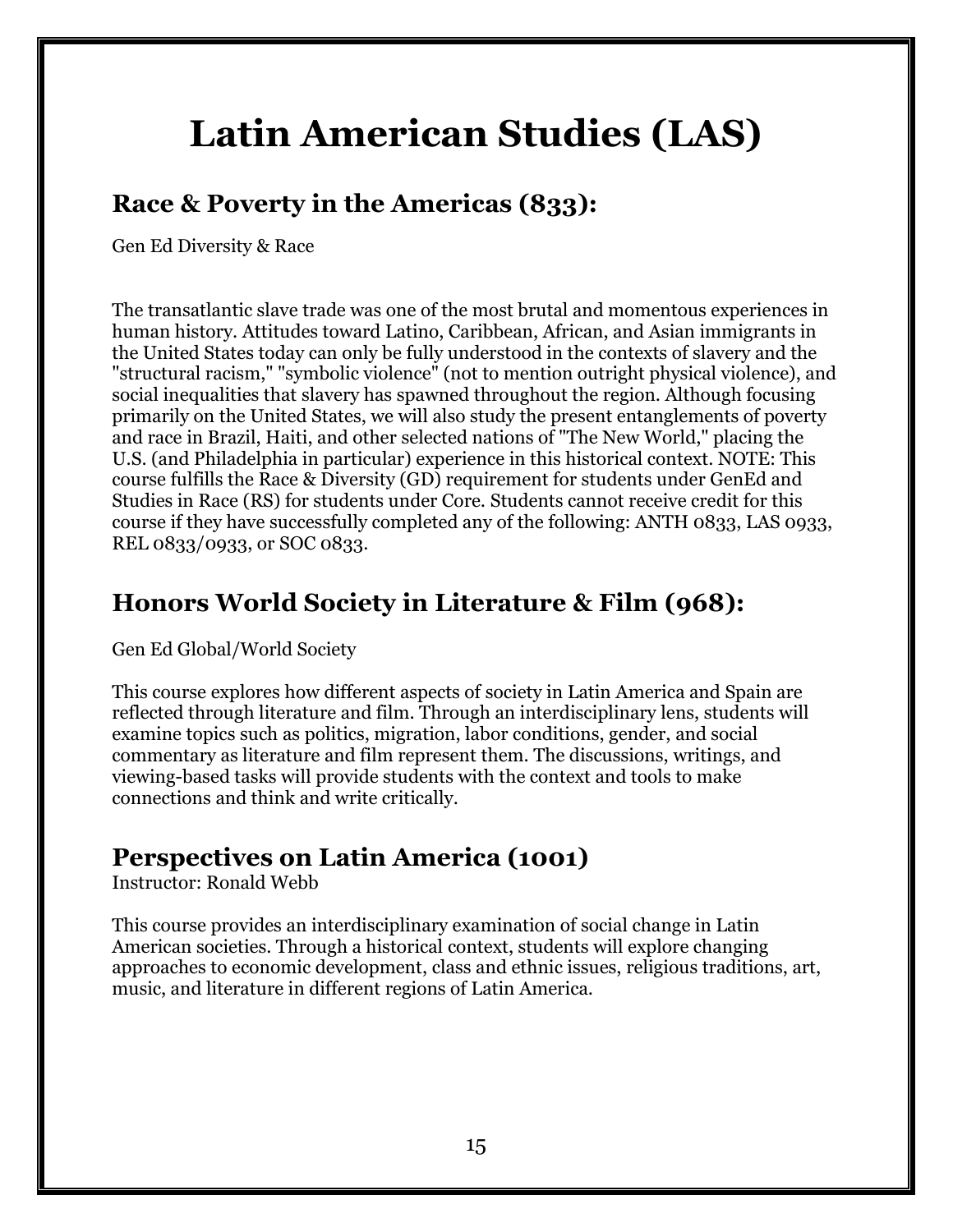### **Topics in Latin American Studies (2010) "Zombie Apocalypse: Holy Land, Haiti, Hollywood"**

Instructor: Terry Rey

This course combines several academic disciplinary approaches to explore the intellectual and cultural histories of two highly influential and essentially religious ideas, that of the zombie and that of the apocalypse, to critically trace their relatively recent merger in popular culture and imagination – arguably, as of 1968 – and to investigate that merger's significations about the human condition, especially in the USA. The former is a rather modern idea rooted in Haitian Vodou and its popular African and European religious antecedents, while the latter is an ancient one rooted in Zoroastrianism and the Bible and widely expanded in Judaism, Christianity, and Islam; it is arguably one of the most influential ideas in world history. The first two-thirds of the course will be comprised of biblical studies, African studies, Caribbean studies, and the sociology and history of religion, while the final third will trace the merger of the two ideas and their manifestations in popular culture, drawing upon readings in cultural studies, literary analysis, social theory, and cinema studies.

#### **Ancient Mesoamerica (2173)**

Instructor: Ron Webb

Ancient Mesoamerica is a general survey of the pre-Columbian cultures of Mexico and Middle America before the Spanish Conquest of the Aztec Empire in A.D. 1521. In this course we will examine the long history of Mesoamerica beginning with the first peopling of the Americas at least 15,000 years ago and ending with the Spanish Conquest and the creation of "Latin America."

### **Race, Gender and Empire (3566)**

Instructor: Mónica Ricketts

Latin America is a culturally rich and diverse region. Its complex and fascinating history is the product of different worlds and cultures coming together in the 16th century. In this course we will analyze this encounter and its consequences by looking at two main topics: race and gender. Following a chronological order that starts with the conquest of the Americas by Spaniards and Portuguese in the 16th century and ends with the breakdown of the Spanish empire in the early 19th century, the course will explore the ways in which different peoples have interacted. We will discuss the various roles men and women assumed in these societies and the significance of race. In so doing, we will attempt a deeper analysis of the social dynamics of Latin America in the past that will give us a better understanding of its present and future. Note: For history majors, this course is in the "Global/Comparative" category.